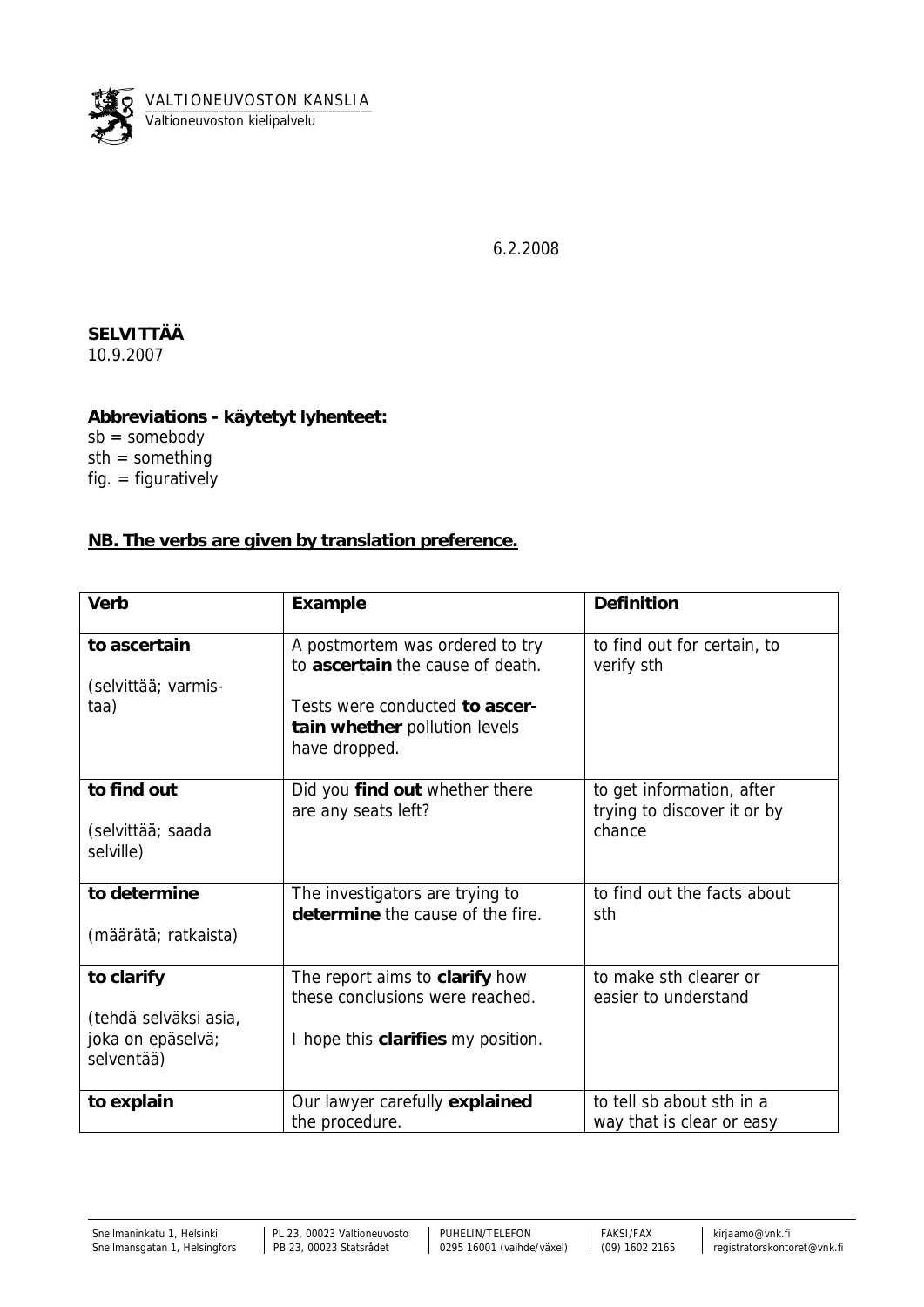| to look into<br>(selvittää; tutkia)                                   | Police are looking into the dis-<br>appearance of two children.<br>A working group has been set up<br>to look into the problem.                      | to try to find out the truth<br>about a problem, crime<br>etc. in order to solve it                |
|-----------------------------------------------------------------------|------------------------------------------------------------------------------------------------------------------------------------------------------|----------------------------------------------------------------------------------------------------|
| to elucidate<br>(selvittää; selven-<br>tää, valaista)                 | She collected any evidence which<br>might help her to elucidate the<br>problem.                                                                      | to make sth clearer by<br>explaining it more fully                                                 |
| to establish<br>(selvittää; todeta;<br>varmistaa)                     | The police must establish the<br>facts of the case before proceed-<br>ing.<br>I was never able to establish<br>whether she was telling the<br>truth. | to find out facts that will<br>prove that something is<br>true                                     |
| to account for<br>(selvittää; selittää)                               | Can you account for your<br>movements on that night?<br>Many of the scientist's findings in<br>the tests simply cannot be ac-<br>counted for.        | to give an explanation of<br>why sth has happened or<br>why you did sth                            |
| to shed light on<br>(selvittää; tuoda<br>lisävalaistusta asi-<br>aan) | Recent research has shed light<br>on the causes of the disease.                                                                                      | to make sth easier to un-<br>derstand by providing new<br>or better information                    |
| to illuminate<br>(selvittää; valaista)                                | This text illuminates the phi-<br>losopher's early thinking.                                                                                         | to make sth clearer or<br>easier to understand                                                     |
| to investigate<br>(selvittää; tutkia)                                 | An outbreak of food poisoning is<br>being investigated by health<br>officials.                                                                       | to look/go into sth in order<br>to find out more about it,<br>e.g. crime, accident, a<br>situation |
| to clear sth up<br>(selvittää sotku,                                  | There are a couple of points we<br>need to clear up before the<br>meeting begins.                                                                    | to explain or solve sth, or<br>to make it easier to under-<br>stand;                               |

(selvittää; selittää) isia to understand

epäselvyys)